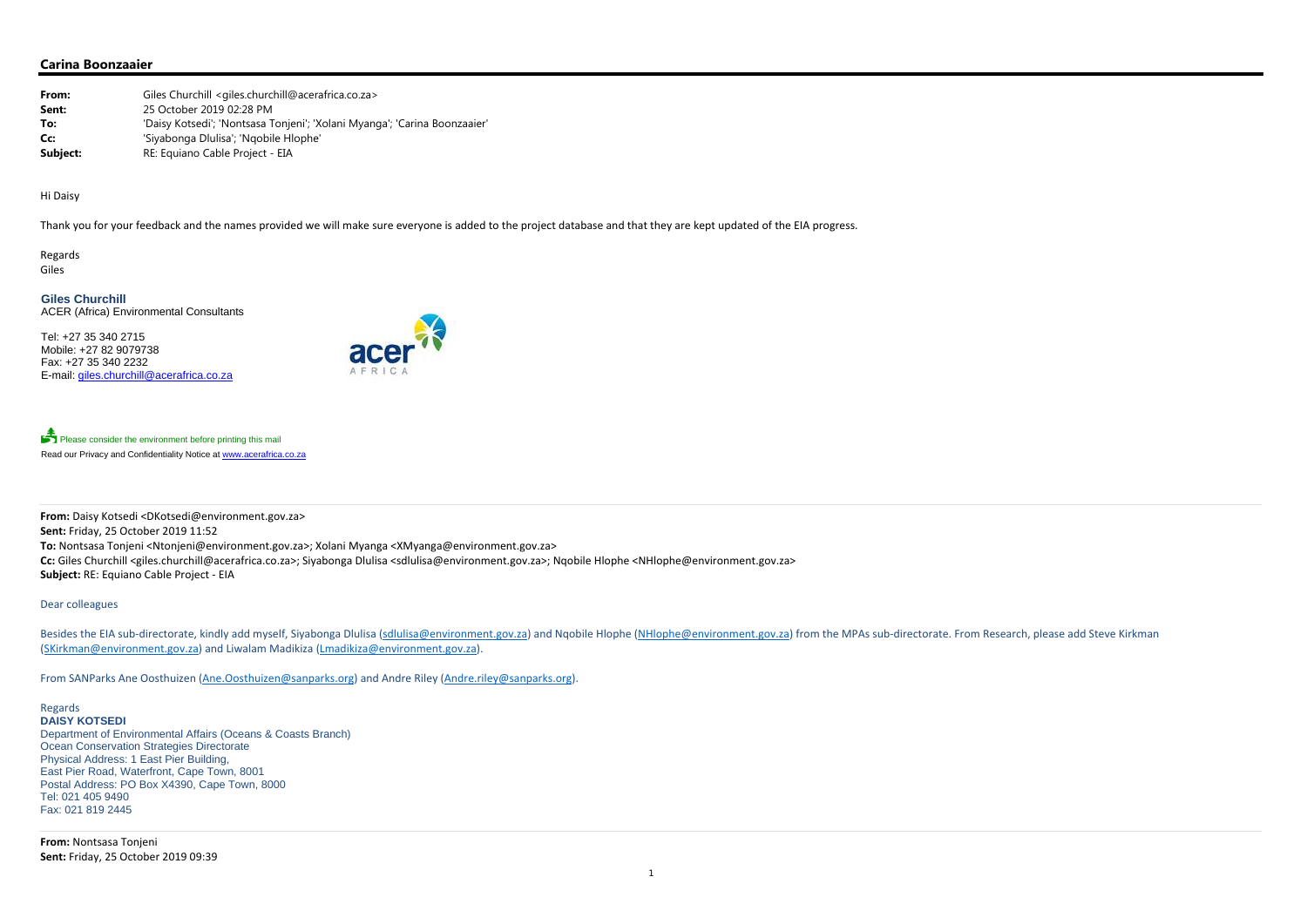**To:** Xolani Myanga; Daisy Kotsedi; Siyabonga Dlulisa **Cc:** Giles Churchill **Subject:** RE: Equiano Cable Project ‐ EIA

Hi X, I'm forwarding the email to Daisy and Siya, they deal with MPA's so they might assist with the request.

Colleagues, kindly assist Giles where you can/ point Giles to the right direction..

#### Thanks and regards

**From:** Xolani Myanga **Sent:** Friday, 25 October 2019 09:31 **To:** Nontsasa Tonjeni <<u>Ntonjeni@environment.gov.za</u>> **Subject:** FW: Equiano Cable Project ‐ EIA

## Hi Nontsasa,

Can you please assist me with Giles' request.

- $\Box$ The Robben Island Restricted Zone (RIRZ)
- $\Box$ The Robben Island Controlled Zone 1 (RICZ 1)
- $\Box$ The Robben Island Controlled Zone 2 (RICZ 2).

# Regards

**From:** Giles Churchill [mailto:giles.churchill@acerafrica.co.za] **Sent:** Thursday, October 24, 2019 11:15 AM **To:** Xolani Myanga **Subject:** Equiano Cable Project ‐ EIA

Hi Xolani

Please could you assist me with the following:

Robben Island offshore of Cape Town has been declared <sup>a</sup> Marine Protected Area The Robben Island MPA consists of three zonation types namely: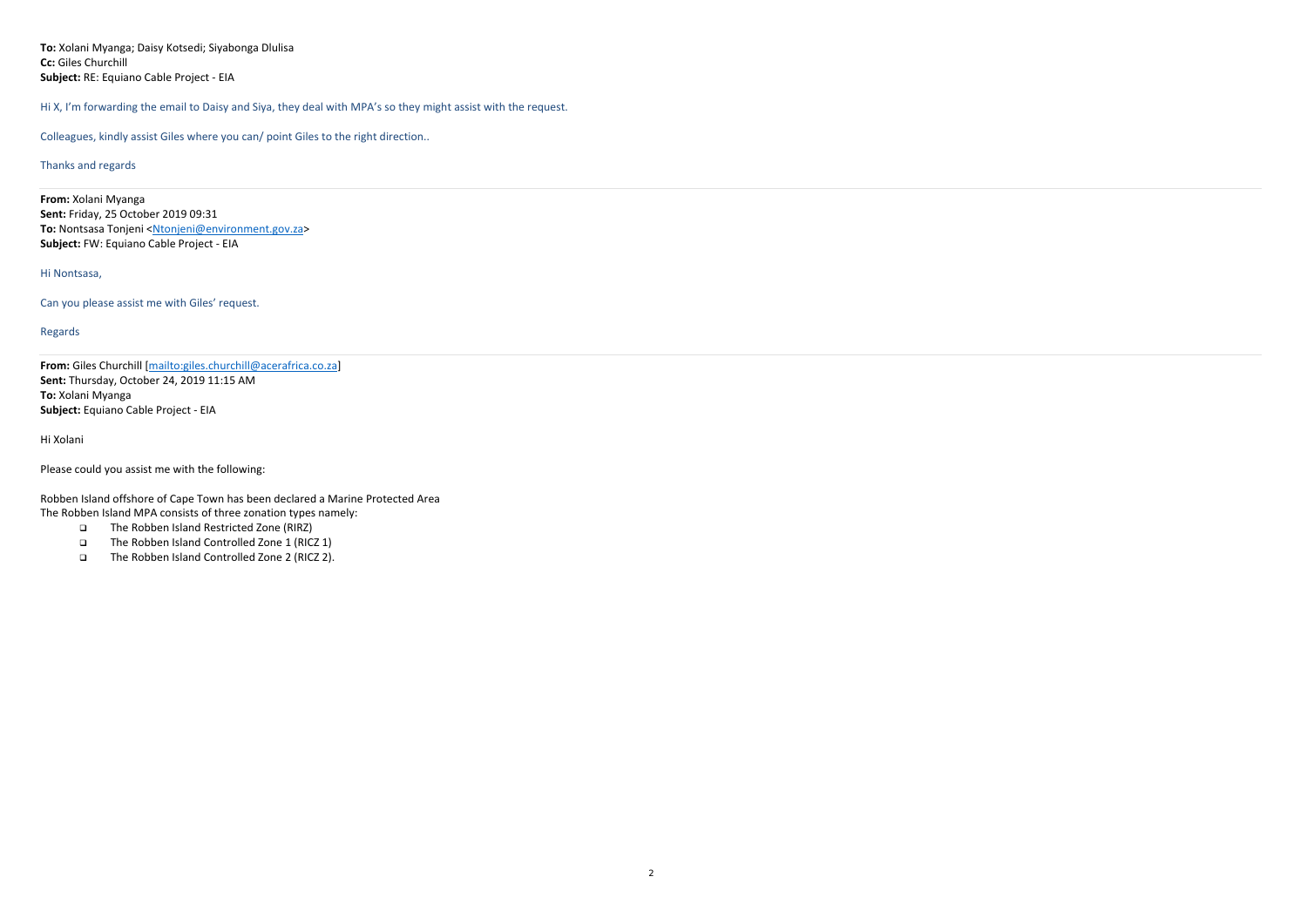

The proposed EQUIANO route passes through the MPA through the RICZ 1 and misses the RIRZ.

My understanding is that the South African National Parks is formally designated as the management authority for this Marine Protected Area.

Do you by any chance know the correct office or person to contact at SANPARKS to discuss this project and to add to the project DATABASE?

Virus-free. www.avg.com **Simple Street** 

Regards Giles

**Giles Churchill**ACER (Africa) Environmental Consultants

Tel: +27 35 340 2715 Mobile: +27 82 9079738 Fax: +27 35 340 2232 E-mail: giles.churchill@acerafrica.co.za



Please consider the environment before printing this mail Read our Privacy and Confidentiality Notice at www.acerafrica.co.za

'Please consider the environment before you print this email' 'Please consider the environment before you print this email' 'Please consider the environment before you print this email'